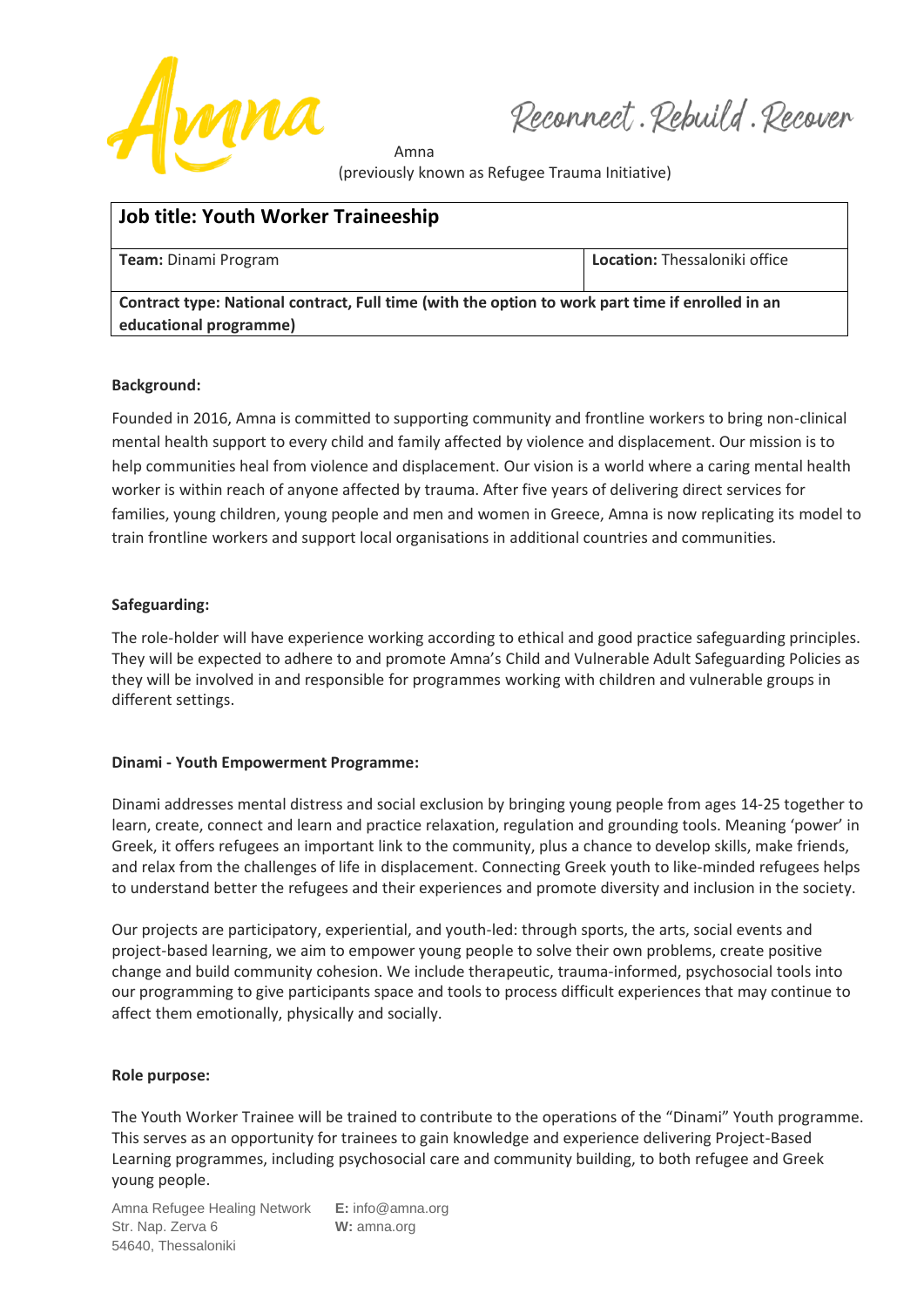The program is designed to train, nurture and empower young people with an interest and passion for youth work and psycho-social programming to become future leaders in the field and support them to address relevant issues in their community. The traineeship combines a structured work placement with continuous mentoring, and supervision. Past trainees have reported gaining invaluable knowledge and experience to develop their own path and career into the youth development sector. Some trainees have continued working for Amna as employees.

# **Key areas of responsibilities:**

- Assisting with various aspects of the planning and implementation of activities of the Youth Programme
- Support the Dinami team in facilitating workshops, including facilitating icebreaker exercises.
- Supporting community-based educational, social, recreational programs for the project participants.
- Researching agencies and organisations for potential partnerships.
- Identification of potential new guest experts and facilitators.
- Researching possible venues for our projects.
- Supporting with outreach.
- Pre-event offsite logistics for courses and workshops.
- Individual communication with event and project applicants and participants.
- Updating, editing, and production of event materials (participant lists, resources etc.).
- Preparation of social media communication materials.
- Taking notes in course and workshop sessions and preparing internal reports following the events.
- General administrative support.
- Attend all essential meetings.
- Contribute to other tasks and projects as assigned by the Dinami Program Lead.

## **Qualifications and Experience:**

- Applicants must be eligible to work in Greece immediately.
- Able to work flexible hours (usually hours are 9-5 but some projects might run into the evenings or take place on weekends. On these occasions we would need you to be present but can adjust your hours accordingly, so you are not working more than your contractual hours).
- Proficiency in English.
- Proficiency in either Greek and/or Farsi/Arabic/Kurdish/Urdu required.
- Able to work dynamically and respond quickly and appropriately to unexpected needs.
- Able to take responsibility for assigned tasks and to respect processes and confidentiality.
- Capacity to solve problems, to transfer knowledge and to develop new skills.
- Listening skills and a non-judgmental attitude towards our young participants.
- Ability to put in place and maintain professional boundaries with participants (who may be your age)
- Personal qualities: Team player, responsive, flexible, able to handle stress and tension effectively and to work within a culturally and linguistically diverse team

## **Benefits:**

- Amna offers Psychological Support Fund for its employees and are eligible to apply after the end of the probation period.
- Amna offers reflective supervision to all employees.

## **How to Apply:**

Please send your CV and motivation letter to **christina@amna.org** by 30th June 2022. In your motivation letter please address the following points:

Amna Refugee Healing Network **E:** info@amna.org Str. Nap. Zerva 6 **W:** amna.org 54640, Thessaloniki